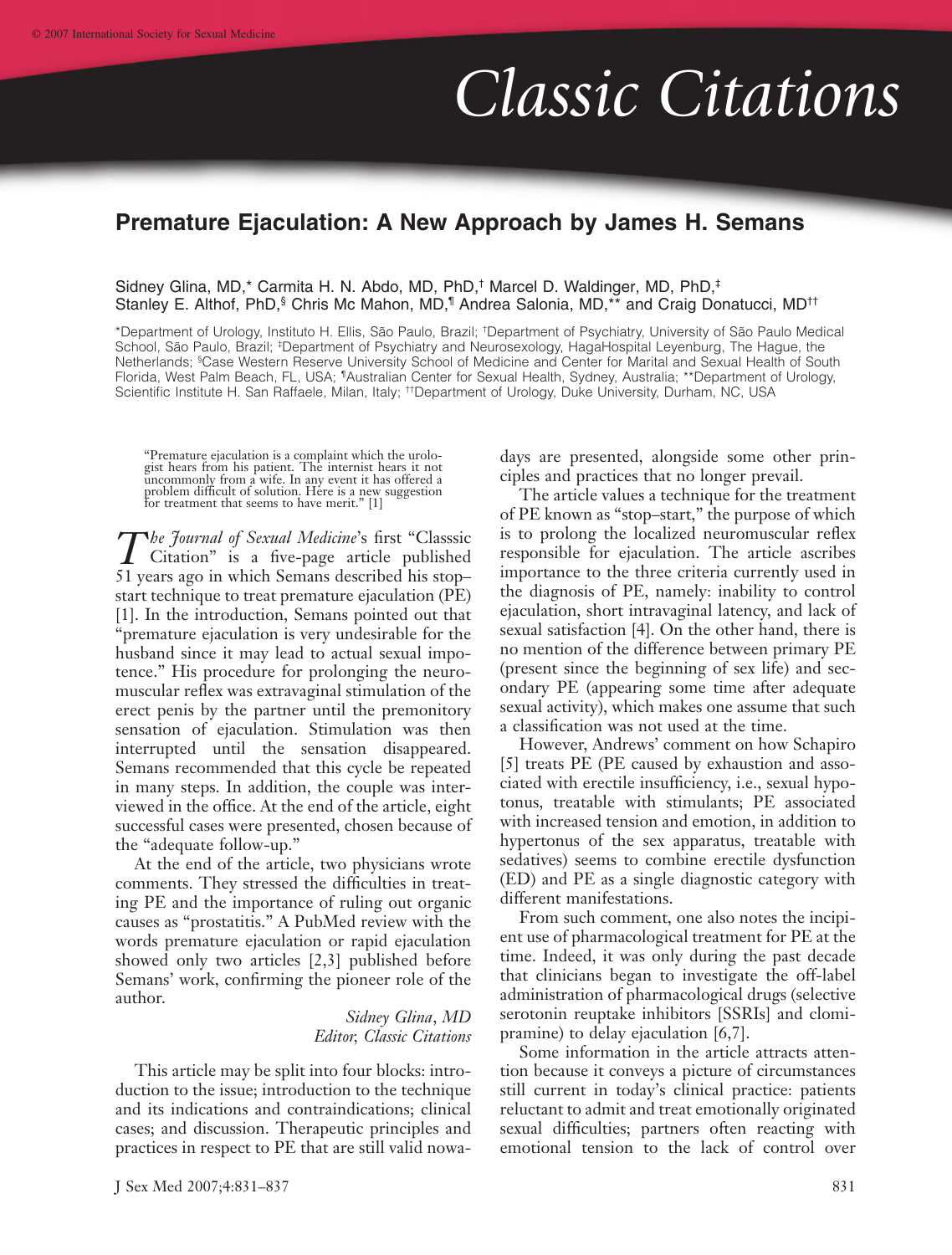ejaculation; and PE may lead to ED after several episodes of lack of control.

Conducts already prescribed at the time and which are still valid nowadays are a good surprise: careful diagnostic interviews and follow-up (alone with the patient, alone with the wife, in the presence of both); detailed history; identification of cases with psychiatric or organic factors, not recommended for treatment of symptoms alone; importance of the cooperation of the wife for the success of the treatment; and importance of medical listening for unsuspected complicating emotional incompatibility between man and wife.

Other diagnostic and therapeutic peculiarities mentioned in the article are noteworthy: there was no concern with distinguishing between cases of exclusive PE for the recommendation of the treatment in question while six out of the eight cases detailed in the article may be considered cases of PE associated with ED (impotence). Only the eighth case characterized exclusive PE, and the fourth case refers mostly to a "difficulty in maintaining erection."

PE causes as noted by Walker and Strauss [8] and reiterated by Ashmore [9] were beginning to be considered, taking into account psychosensorial, neurological, and urethral factors. On the other hand, Andrews [10] suggests that PE is a combination of psychic and somatic factors, "which needs considerable untangling and reeducation of the sex patterns."

From the foregoing, one may conclude that the technique proposed by Semans had historical significance because it revealed the importance of including the partner in the treatment of male sexual dysfunctions. Moreover, it proposed a shift in the attention of the premature ejaculator to pleasure, thus reducing the focus on the coitus.

This technique paved the way for the use nowadays of other behavioral approaches as part of PE treatment. It demonstrated that the dysfunction could remit on the basis of its symptoms, i.e., without full knowledge of its etiology. It also encouraged a future with proposals for a more effective treatment.

The multimodal systematization in the current treatment for PE, which combines counseling, medicine, exercises, anesthetic creams, and sex re-education, among other things, was then in its first days. It is curious that the article calls for the awareness of a number of key issues in PE which remain unresolved to this day.

*Carmita H.N. Abdo*, *MD, PhD*

Semans was the first to describe a direct, behavioral treatment for PE [1]. He developed what is now known as the stop–start technique. His technique was embedded within a framework of therapy that involved the partner as well as the individual suffering from PE. The first step of Semans' treatment is to interview each partner separately, with the aim of modifying any misconceptions that the partners may have about therapy. Also, the partners are instructed to rest, if either is fatigued, before beginning the therapy. Once "loveplay" is begun, the partners are instructed to touch each other and to progress toward genital stimulation. When the man experiences sensations indicative of forthcoming ejaculation, he informs the partner and stops the partner from stimulating him. Once the subjective sensation of high arousal disappears, stimulation is reintroduced, and again interrupted when similar sensations reappear. This cycle is repeated until the man is able to postpone ejaculation indefinitely. Upon successful postponement of ejaculation with the above instructions, the partners are again interviewed, separately and then together, with the aim of introducing the next step, which is stimulation of the penis with the aid of lubrication. Semans' reasoning behind this is that the "dry" stimulation of the penis initially used has not adequately mimicked the sensations that will be felt once vaginal penetration is reintroduced. Once indefinite postponement of ejaculation is reached using the lubricant, intercourse without PE should be possible, according to Semans.

Semans presented the results of this treatment for eight out of an initial 14 couples. The remaining six were dropped from treatment or could not be followed up. There are several methodological weaknesses in Semans' study [1,11]. For example, there was no control group, and assessment of change relied solely upon the self-report of the husband and the wife, with more weight given to the veracity of the wife's account. Although Semans does not address this issue specifically, he does demonstrate awareness of the role of social pressures (e.g., to report sexual satisfaction rather than dissatisfaction) by recommending the separate assessment of both partners [1,11]. Even with the extensions of Semans' technique, provided by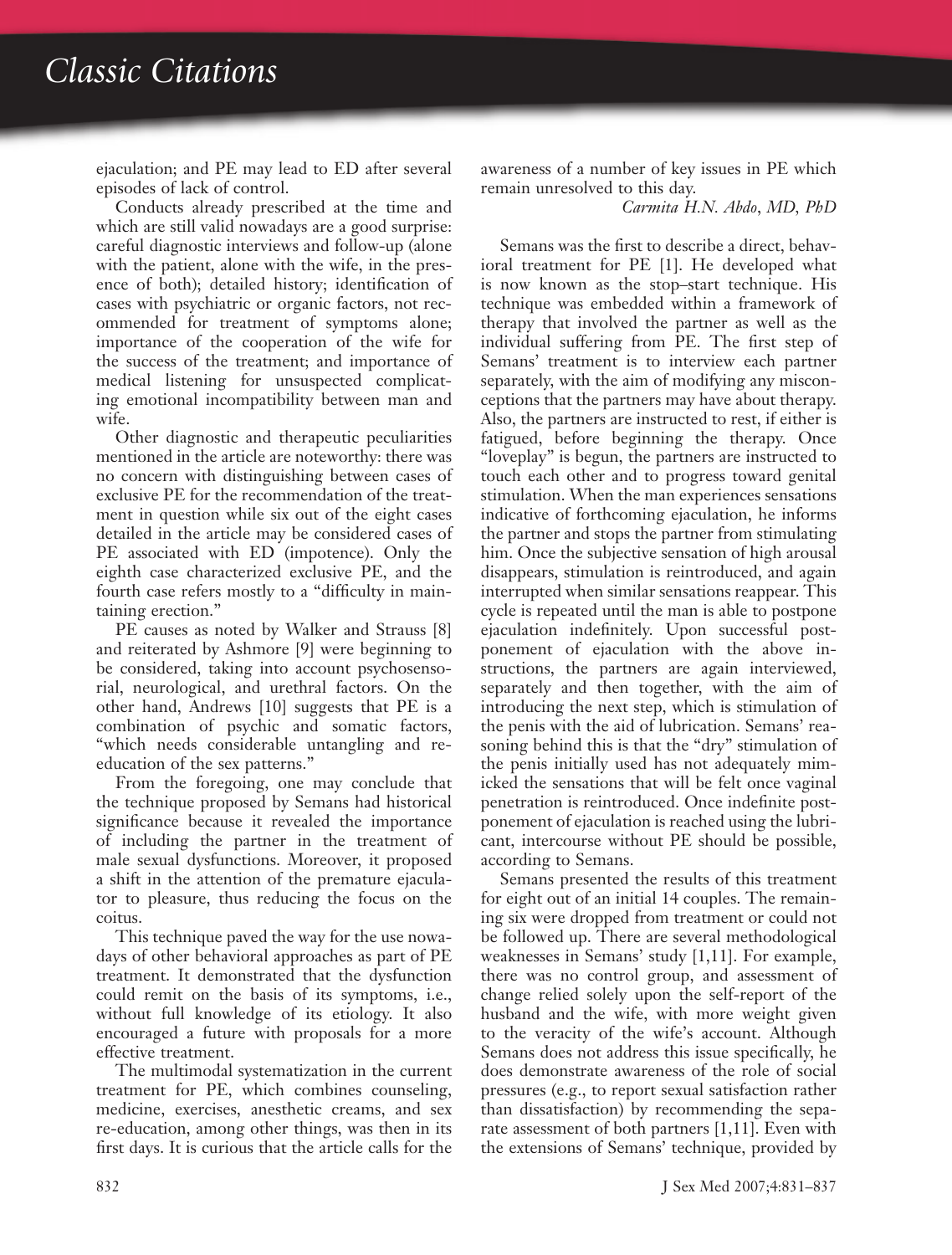Wolpe and Lazarus [12] and Masters and Johnson [13], the few controlled studies that have been conducted were not able to demonstrate that these behavioral techniques definitely cured PE [14,15]. Does that mean that we have to conclude that the overall efficacy of these techniques is insufficient to treat PE? The answer is no. That would be a false conclusion. These techniques just have not been investigated yet according to the current standards of evidence-based research, specifically designed to investigate PE.

I personally believe that the rather high dropout rate (45%) in Semans' sample and opposite the very high success rate (97%) in Masters and Johnson's sample [13] may have depended on the type of PE of their patients. The authors did not mention which percentage of their population had lifelong or acquired PE, how frequent these men suffered from PE, and how short their ejaculation time was in most cases of intercourse. We recently proposed the existence of four PE syndromes: lifelong PE, acquired PE, natural variable PE, and premature-like ejaculatory dysfunction [16–18]. Behavioral treatment, for example Semans' stopstart method, along with counseling and even psychotherapy, should be investigated in the latter group of men in particular to see if it is successful in diminishing the complaints of self-experienced PE. This group of men are characterized by subjective experiences of PE while having normal and even long durations of intravaginal ejaculatory latency time (IELT). Such a study should preferably also investigate these behavioral treatments in men with lifelong PE with consistent IELT values of less than 1.5 minute. It is suggested that behavioral treatment will be (more) effective in men with premature-like ejaculatory dysfunction and much less effective in men with lifelong PE with IELT values of less than 1.5 minute. Therefore, although daily SSRI treatment, particularly with 20-mg paroxetine, is most common now to treat PE in general, it might well be that the original behavioral treatment of Semans and its extensions developed by other sexologists, will be efficacious in men suffering from subjective complaints of PE at normal and even long durations of IELT. A comparative study of behavioral treatment in both groups of men is highly recommended and may contribute to better understanding of the efficacy of the stop–start technique originally developed by Semans.

*Marcel D. Waldinger*, *MD, PhD*

It is always instructive to reread classic articles, and Dr. James Semans' work entitled "Premature Ejaculation: A New Approach" [1] is no exception. In this article he introduces us to a "localized neuromuscular reflex mechanism to prolong ejaculation," which we now refer to as the stop–start technique. This elegantly simple behavioral exercise revolutionized the treatment of PE.

What you probably did not know was that, in addition to launching the stop–start technique in this brief article, Dr. Semans also recognized the distress experienced by PE patients, detailed the interplay of coexisting male and female sexual problems, and demonstrated the significance of psychological and interpersonal factors in the inception and maintenance of PE. Finally, he emphasized the importance of educating both the patient and the partner. It is amazing that in a mere six pages he touched on the very issues we still struggle with today.

Dr. Semans' treatment consisted of spending 3 hours with the couple: one with the man alone, one with the woman alone, and one with both. What follows are his instructions regarding the man's stimulation. Note that he simultaneously directs the man to stimulate the woman's clitoris while she stimulates his penis. Should the man accidentally ejaculate, he is told to continue stimulating her until "maximum female response is obtained." The woman is told to engage in . . .

Extravaginal stimulation of the penis during erection until the sensation premonitory to ejaculation is expe-rienced by the patient. This sensation is readily recognizable to him as localized in the glans and corpus spongiosum. Stimulation is then interrupted until the sensation has disappeared. Penile stimulation is repeated until the premonitory sensation returns and then is discontinued again. Subsidence of erection may, or may not occur temporarily. By repeating this procedure the response of ejaculation becomes no longer premature; that is, it can finally be delayed indefinitely until female response is done or is complete...

Next each is told that ejaculation occurs more rapidly with the penis wet than dry. It is necessary therefore to use a bland cream or other means to lubricate the penis while the procedure is repeated. After the penis has been able to tolerate indefinitely stimulation while wet, it can be expected that the moist surface of the vagina will no longer produce premature ejaculation.

Fifteen years later, Masters and Johnson [13] told us that, "Where sexual dysfunction exists, there is no uninvolved partner." Dr. Semans was acutely cognizant of the importance of treating the couple. He wrote, "Her cooperation is often essential and always desirable." The instruction for mutual stimulation of the penis and clitoris sought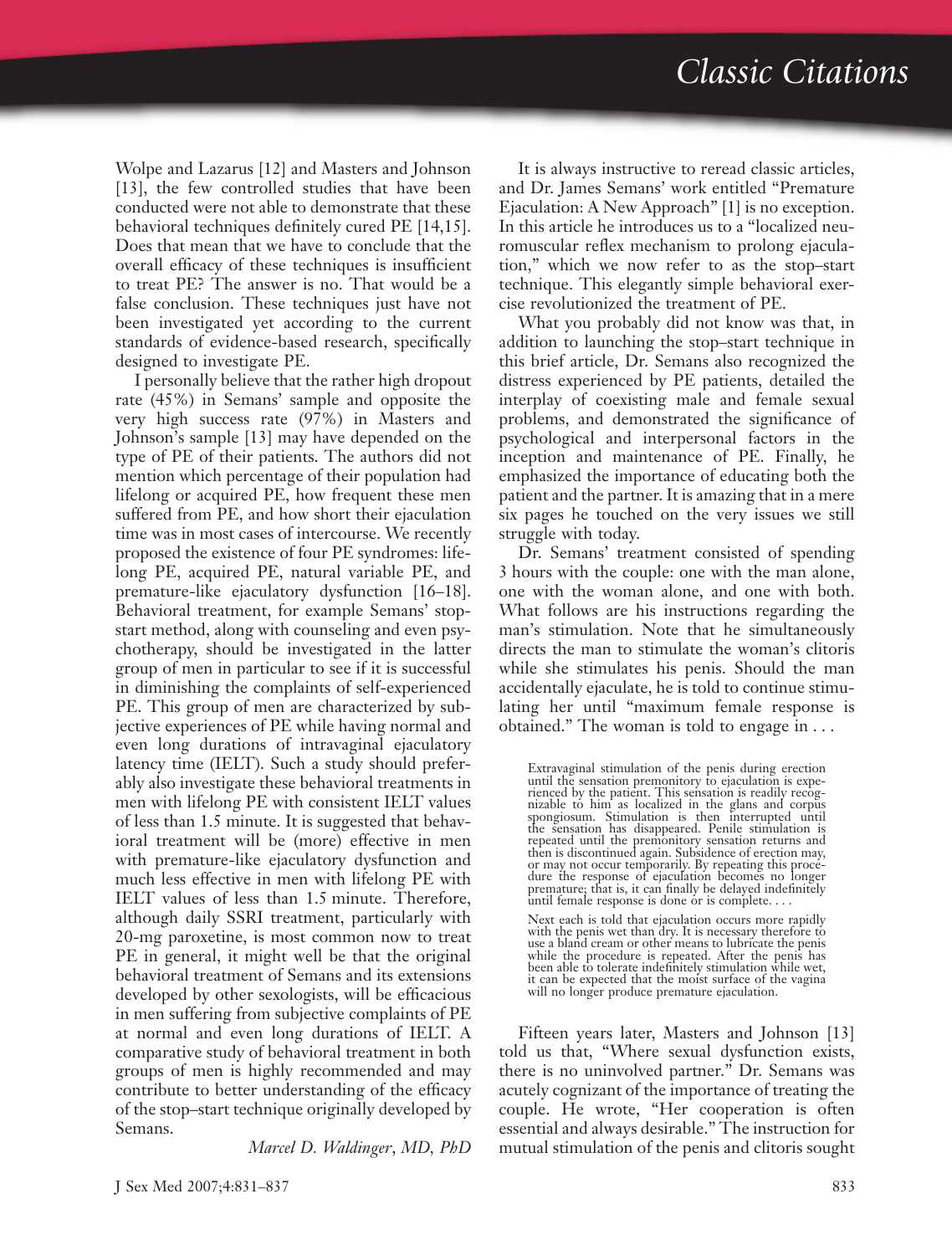to ensure that the partner did not feel used or cheated and that her pleasure was equally important to the man's.

Men with PE are fearful of focusing on their arousal, believing that it will cause them to ejaculate more rapidly [19]. By using distraction or other clever techniques, men ignore/bypass their sensations and are unaware of their level of arousal. It is not surprising that they ejaculate without warning. Men with PE know only two points along the continuum of arousal: little arousal or the point of ejaculatory inevitability. By requiring men to focus on their level of arousal and delaying ejaculation, Dr. Semans provided them with a means of lingering in the mid-range of excitement. With repeated practice and success they gained confidence and were able to overcome their sexual dysfunction.

The stop–start technique remains relevant even in the era of pharmacological treatment of PE. By combining pharmacotherapy with behavioral interventions, men may achieve a better response to combined treatment than simply using the drug alone. Combined therapy may also help some men wean themselves off medication, or use the compound less frequently. Gaining self-efficacy and confidence is the key to successful treatment of PE.

#### *Stanley E. Althof*, *PhD*

Historically, behavioral psychosexual therapy was considered the treatment of choice for men with PE, and the cornerstone of treatment was the Semans' stop–start technique. In his seminal 1956 article, Semans describes a behavioral pacing technique to contain the level of sexual arousal and reports 100% success in a highly selected group of eight patients. His technique involves initial extravaginal progressive masturbation training exercises to familiarize the man with the premonitory sensations of emission and improve sensual awareness and regulation during sexual arousal until ejaculation can be delayed indefinitely before proceeding to sexual intercourse. Masters and Johnson described the similar "squeeze technique", and various other modifications of these two basic techniques have been described by other authors [13].

Semans suggests that PE is due to an abnormally rapid ejaculatory reflex and a failure of the man to pay sufficient attention to preorgasmic levels of sexual tension. Although the latter is true for many men, several authors have subsequently reported that the ejaculatory reflex of men with PE is not rapid by demonstrating that the sacral evoked potential latency of the bulbocavernosus reflex in men with lifelong PE does not differ from age-matched controls [20].

Semans offers little comment on the causality of PE, but does report that the PE of Case 1 was "not organic but physiological and emotional." This assertion has some validity based upon more recent research.

Recent animal and human sexual psychopharmacological studies have attributed a serotonergic basis and possible genetic etiology to PE [21]. Ejaculatory latency time is probably a biological variable, which is genetically determined and may differ between populations and cultures, ranging from extremely rapid through average to slow ejaculation. Hyposensitivity of the 5-HT2C and/or hypersensitivity of the 5-HT1A receptors have been suggested as a possible explanation of lifelong PE [22].

Anxiety has been reported as a cause of PE by multiple authors, and is entrenched in the folklore of sexual medicine as the most likely cause of PE despite scant empirical research evidence to support any causal role [5]. Although the causal link between anxiety and PE is speculative and is not supported by any empirical evidence and is in fact contrary to empirical evidence from some researchers, there is limited correlational evidence to suggest that acquired PE may be due to high levels of sexual anxiety [23]. As such, Semans' assertion that PE may be "physiological" and "emotional" has some support in subsequent research.

Semans reports the presence of comorbid ED in men with PE and the importance of an "adequate history" in distinguishing PE from "organic impotence." It is now well recognized that deterioration of a relationship as a result of PE may lead to the mergence of secondary ED. Recent data demonstrate that almost half of men with ED also experience PE [24]. Men with early ED may intentionally "rush" sexual intercourse to prevent premature loss of their erection and ejaculate with a brief latency. This may be compounded by the presence of high levels of performance anxiety related to their ED that serves to only shorten their IELT.

Semans' stop–start technique is short-term, directive, and sequential, and involves the partner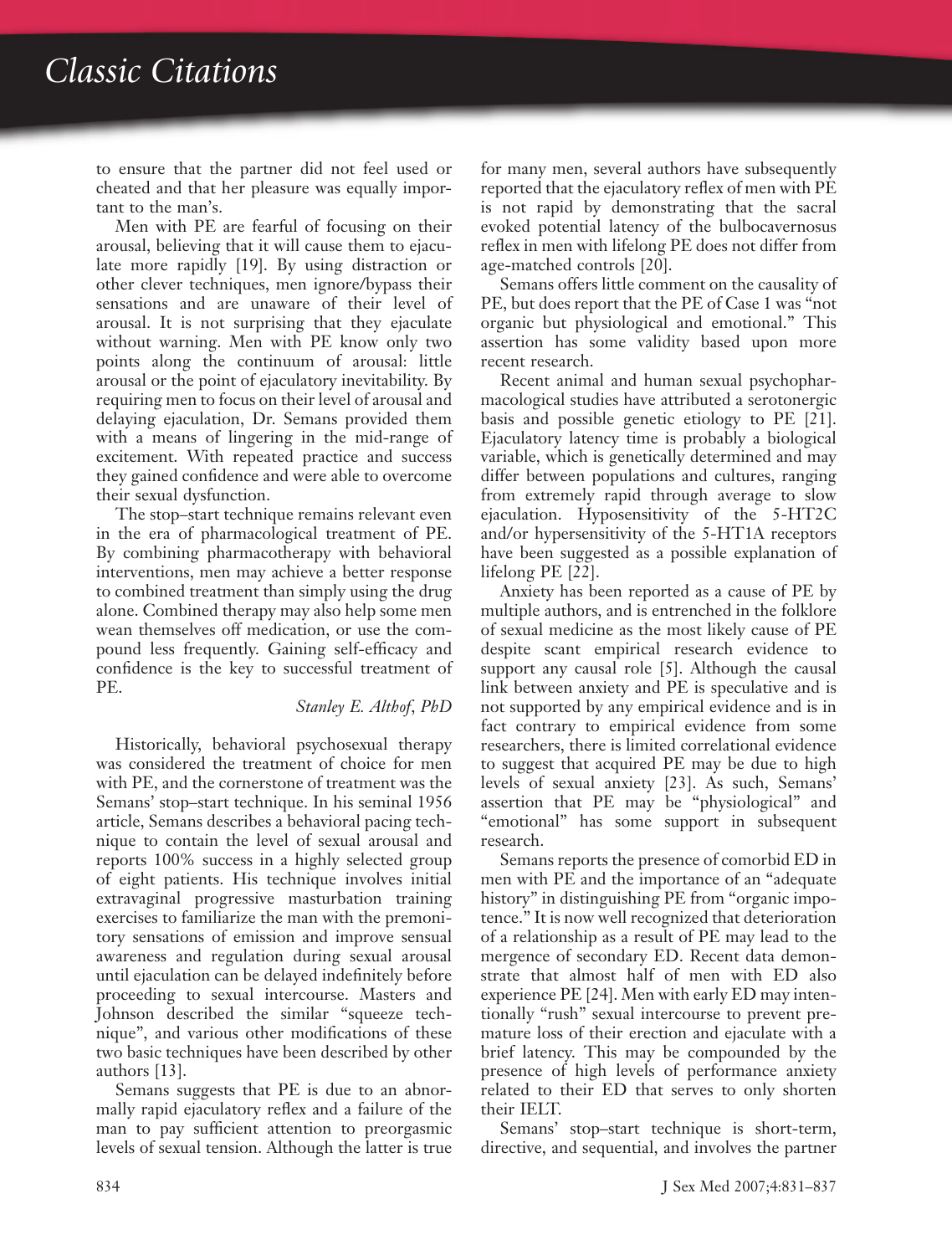in both assessment and therapy. As such, it embodies many of the basic tenets of modern sex therapy by assisting the patient in achieving confidence in his sexual performance, reduce performance anxiety, and resolve relationship issues by improving communication between partners.

Although Semans and others report high short-term success rates, there are no randomized, controlled studies assessing the efficacy of behavioral-psychological therapy on men with PE who fulfill any of the criteria of evidence-based medicine, and no convincing long-term treatment outcome data [25]. As a result, some patients may require additional therapy sessions as a relapseprevention strategy.

Modern sex therapy has evolved far beyond Semans' initial behavioral approach. Barriers to achieving successful sexual activity can be targeted by using focused psychosexual-educational therapies or "sex coaching." In addition, behavioral therapy can be combined with pharmacotherapy into an integrated treatment program, which may improve both short- and long-term response rates and reduce relapse rates [4].

Notwithstanding this, Semans' contribution to sexual medicine was both insightful and significant. *Chris Mc Mahon*, *MD*

The correlation between ejaculatory disorders, mainly represented by PE, and impairment of sexual health continues to represent a trigger point for debate. The cornerstone article by Semans, who suggested the stop–start technique to treat PE patients, still provides several points of discussion, with an interesting link to the most modern everyday "sexual medicine" clinical practice.

*PE: a couple's compliant deserving a couple's approach.* PE first raised the point of sexual disorders as a couple's issue, not only a man's problem. Semans pictured the overview of his epoch when the concept of a couple's sexual well-being began to be the focus. Since that initial understanding, several other authors have taken sexual medicine research toward the current concept of "ecology" of a couple's sexuality, in which sexual satisfaction is represented by the patient and his partner's satisfaction. The wife's cooperation, mainly in either revealing the relationship's aspects of potential incompatibility or understanding treatment modalities, was described not only as well accepted but as often essential "*in the successful management*" of sexual complaints. At present, the partner is "the more reliable source of information concerning her husband's progress;" indeed, regardless of the specific type of dysfunction, it has been emphasized that a couple's approach is mandatory when treating patients suffering from sexual disorders.

The "undesirability" of PE for the man and the reported need for continued clitoral stimulation until the woman's orgasm even though her man's ejaculation already occurred, with the specific aim to preserve the partner's cooperation, as underlined by Semans in his original work, described the concept of a couple's approach at its beginning. Sexual medicine was still some time from appreciating that a man's treatment may lead to improvement of women's sexual health per se [26].

*Stop–Start Technique*. Various behavioral treatments have been developed to increase control over the moment of ejaculation, including the Semans' *stop–start* approach, and the subsequent "squeeze method" developed by Masters and Johnson, mostly recognized and both of historical and practical importance [1,13]. Both of these treatments have been shown to be effective in a number of cases. However, both need interruption of sexual interaction once initiated, which, for most couples unwilling to stop their sexual foreplay, is undesirable or, feared by those who shrink from potential secondary impairment of their erectile function.

Rereading the original article of Semans is a great pleasure. I found his suggestion of sleeping for a brief period of time before starting or during sexual activity "if fatigue is present in either partner . . ." to be delicate and poetic, the idea being that fatigue was potentially responsible for lack of cooperation between partners. Semans' suggestion of a sort of "schematic" approach to petting and coital thrusting with reciprocal information by the partners about the stage of their own sexual excitement in order to stop either himself or herself and preventing ejaculation appears too "didactic" and difficult to practice once the man is sexually aroused and with desire to "have sex." This is more difficult in a modern "biology-driven" approach to sexual medicine, when getting a safe and effective pill for having sex might reduce the naturalness of sexuality [27].

*PE is an "organic" disorder!* Interestingly enough, either organic or psychiatric etiologic factors comprised contraindication for Semans' method. Most recent taxonomy functionally classified PE into a syndrome, distinguishing a lifelong, an acquired,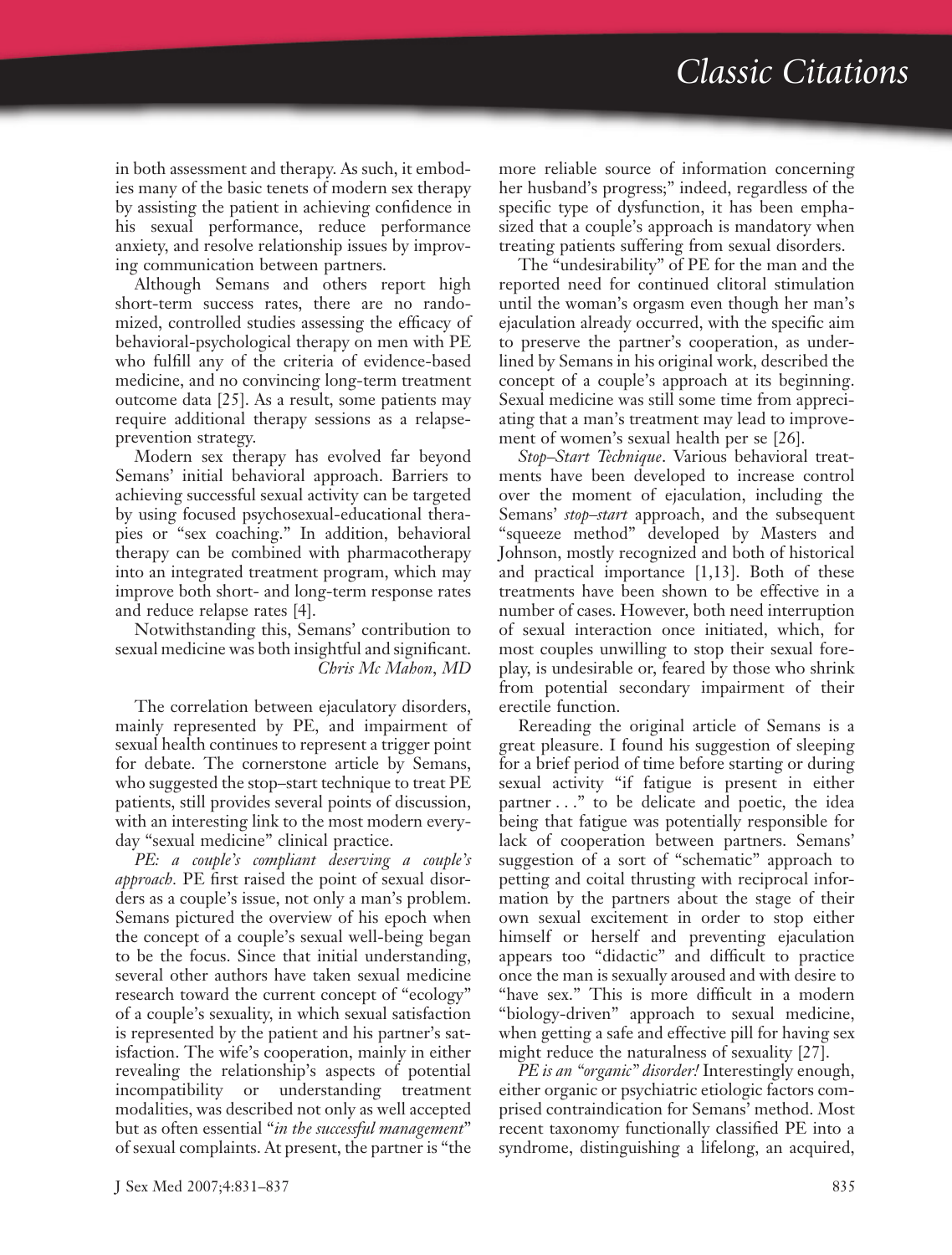## *Classic Citations*

and a "natural variable" disorder of ejaculation [16,28].

Either a neurobiological or a psychological pathology has been reported for the first two types, whereas a normal variability of sexual performance was suggested for the last, in which prevalence is probably much higher. Recent developments have clearly underlined that, although mediated by a spinal generator, ejaculation is subject to descending supraspinal modulation from several brain regions [29]. Serotonin is involved in ejaculatory control, with its ejaculation-retarding effects likely to be attributable to activation of spinal and supraspinal receptors. PE may represent an alteration of the descending neurobiological pathways leading to the loss of an inhibitory control of the ejaculatory phenomenon itself. Although behavioral approaches might have a side-role in treating PE patients, in a "biology-driven" approach to this sexual disorder physicians may count on a larger armamentarium, including SSRIs effective in delaying ejaculation in men.

*Andrea Salonia*, *MD*

The late James H. Semans, MD, was a remarkable urologist and individual. Dr. Semans was an early member of the Division of Urology along with Drs. Edward Alyea and John Dees. Together these three individuals began an academic program in Urology at a new hospital at Duke University located in the town of Durham, North Carolina, in the southern portion of the United States. The cultural climate of the southern United States in the immediate period after World War II was quite reserved and conservative, not in a political sense, but in a social sense. Deeply religious and very homogeneous, the south was not progressive in any sense, particularly when it came to sexual matters, a fact that makes Dr. Semans' classic article on PE even more remarkable.

This article does not represent an early breakthrough in our understanding of the physiology of erection or ejaculation. The article is rather the first major open discussion of the behavioral issues surrounding sexual dysfunction to appear in the literature to my knowledge. Alfred Kinsey's report on human sexuality appeared 8 years earlier, but this was largely a population-based epidemiological study of sexual behavior, and was largely devoid of any therapeutic recommendations. This article on PE is an observational series of cases, each discussed individually, which together form the basis for a recommended technique to decrease the stimulation leading to and retard ejaculation.

The article is remarkable for its prose, again reflective of the times and mores of the American south in the 1950s. Patients and partners are not discussed; Dr. Semans refers to husbands and wives. The risk factors for ED are presented; absent the vascular risk factors that we know today are the most common reason for the development and progression of ED. There is a brief discussion of the reasons for female sexual dysfunction in Case 1 and a remarkable example of the basic lack of knowledge of sexual function on the part of the patients. A reading of the case reports leaves one with the impression of a sensitive sympathetic physician/behavioral scientist learning from each observation.

Our knowledge of the physiology of ejaculation has advanced over the past 50 years, although not as much as we would like. Our approach to the treatment of PE involves more options than available to James Semans, although no pharmacologic agent has been approved by any governmental regulatory authority for the treatment of this condition at the time I write these words. The Semans technique for the treatment of PE remains valuable as an adjunct to the treatment of men with this condition today. *Craig Donatucci*, *MD*

#### **References**

- 1 Semans JH. Premature ejaculation: A new approach. South Med J 1956;49:353–8.
- 2 Schapiro B. Potency disorders in the male; a review of 1960 cases of premature ejaculation. Harefuah 1953;45:39–41.
- 3 Palazzoli M. Premature ejaculation. Sem Hop 1950; 26:3884–90.
- 4 McMahon CG, Abdo C, Hull E, Incrocci L, Levin R, Perelman M, Rowland D, Sipski M, Stuckey B, Waldinger M, Chen Xin Z. Disorders of orgasm and ejaculation in men. In: Lue TF, Basson R, Rosen R, Giuliano F, Khoury S, Montorsi F, eds. Sexual medicine—Sexual dysfunctions in men and women. Paris: Health Publications; 2004.
- 5 Schapiro B. Premature ejaculation: A review of 1130 cases. J Urol 1943;50:374–9.
- 6 Althof S. The psychology of premature ejaculation: Therapies and consequences. J Sex Med 2006; 3(suppl. 4):324–31.
- 7 Althof S, Rosen R, Symonds T, Mundayat R, May K, Abraham L. Development and validation of a new questionnaire to assess sexual satisfaction,